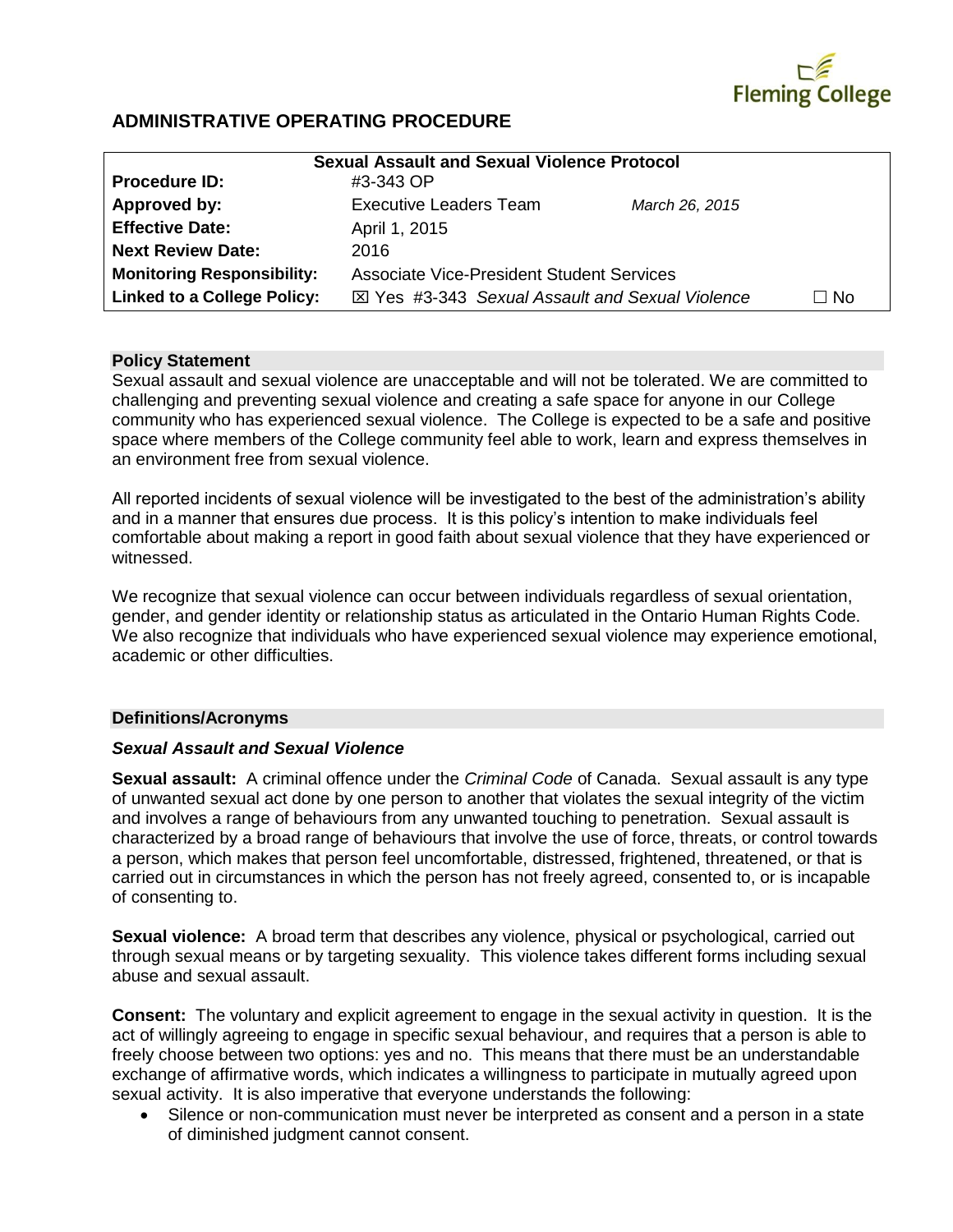- A person is incapable of giving consent if they are asleep, unconscious or otherwise unable to communicate.
- A person who has been threatened or coerced (i.e. is not agreeing voluntarily) into engaging in the sexual activity is not consenting to it.
- A person who is drugged is unable to consent.
- A person is usually unable to give consent when under the influence of alcohol and/or drugs.
- A person may be unable to give consent if they have a mental disability preventing them from fully understanding the sexual acts.
- The fact that consent was given in the past to a sexual or dating relationship does not mean that consent is deemed to exist for all future sexual activity.
- A person can withdraw consent at any time during the course of a sexual encounter.
- A person is incapable of giving consent to a person in a position of trust, power or authority, such as, a faculty member initiating a relationship with a student who they teach, an administrator in a relationship with anyone who reports to that position.
- Consent cannot be given on behalf of another person.

It is the responsibility of the initiator of sexual activity to ensure clear and affirmative responses are communicated at all stages of sexual engagement. It is also the initiator's responsibility to know if the person they are engaging with sexually is a minor.

**Note:** For information purposes only, the *Criminal Code* defines "consent" as follows:

**Consent:** The voluntary agreement to engage in the sexual activity in question. No consent is obtained, where the

- a) agreement is expressed by the words or conduct of a person other than the complainant;
- b) complainant is incapable of consenting to the activity;
- c) accused induces the complainant to engage in the activity by abusing a position of trust, power or authority;
- d) complainant expresses, by words or conduct, a lack of agreement to engage in the activity; or
- e) complainant, having consented to engage in sexual activity, expresses, by words or conduct, a lack of agreement to continue to engage in the activity.

## *Other Relevant Terms*

**Acquaintance sexual assault:** Sexual contact that is forced, manipulated, or coerced by a partner, friend or acquaintance.

**Age of consent for sexual activity:** The age at which a person can legally consent to sexual activity. In Canada, children under 12 can never legally consent to sexual acts. Sixteen is the legal age of consent for sexual acts. There are variations on the age of consent for adolescents who are close in age between the ages of 12 and 16. Twelve and 13 year-olds can consent to have sex with other youth who are less than 2 years older than themselves. Youth who are 14 and 15 years old may consent to sexual involvement that is mutual with a person who is less than 5 years older. Youths 16 and 17 years old may legally consent to sexual acts with someone who is not in a position of trust or authority. No person under the age of 18 is able to consent to being in pornographic pictures or videos.

**Coercion:** In the context of sexual violence, coercion is unreasonable and persistent pressure for sexual activity. Coercion is the use of emotional manipulation, blackmail, threats to family or friends, or the promise of rewards or special treatment, to persuade someone to do something they do not wish to do, such as being sexual or performing particular sexual acts.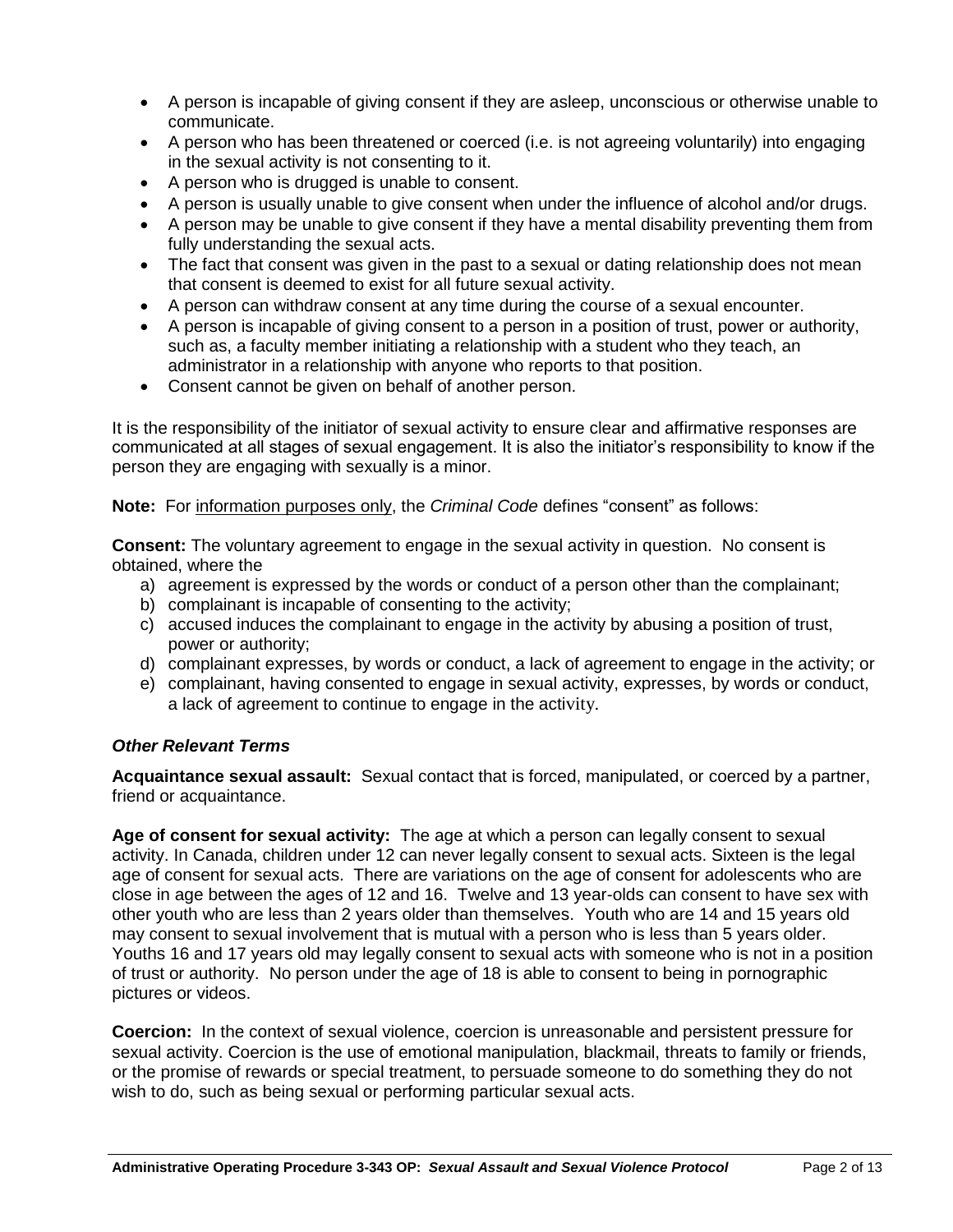**Drug-facilitated sexual assault:** The use of alcohol and/or drugs (prescription or non-prescription) by a perpetrator to control, overpower or subdue a victim for purposes of sexual assault.

**Stalking:** A form of criminal harassment prohibited by the *Criminal Code* of Canada. It involves behaviours that occur on more than one occasion and which collectively instill fear in the victim or threaten the victim/target's safety or mental health. Stalking can also include threats of harm to the target's friends and/or family. These behaviours include, but are not limited to non-consensual communications (face to face, phone, email, social media); threatening or obscene gestures; surveillance; sending unsolicited gifts; "creeping" via social media/cyber-stalking; and uttering threats.

**Survivor:** Some who have experienced sexual violence may choose to identify as a survivor. Individuals might be more familiar with the term "victim". We use the term survivor throughout this policy where relevant because some who have experienced sexual assault believe they have overcome the violent experience and do not wish to identify with the victimization. It is the prerogative of the person who has experienced these circumstances to determine how they wish to identify.

### **Operating Procedure**

- **1. Immediate Response if you Have Experienced Sexual Violence**
	- **1.1 Go to a safe place**
		- If you live in residence, go to a trusted friend or a member of the Resident Life Staff
		- If you do not live in residence or are not a student, go to a trusted friend or relative if you feel physically or emotionally unsafe.
		- For immediate support by telephone:
			- o contact the confidential support line of The Kawartha Sexual Assault Centre **705-741-0260 / 1-866-298-7778** available 24/7 seven (7) days a week.

## **1.2 Get medical attention as needed**

- Go to your local emergency room.
	- o Peterborough Regional Health Centre: 1 Hospital Drive, Peterborough, ON
	- o Lindsay: Ross Memorial Hospital: 10 Angeline St N, Lindsay, ON
	- o Cobourg: Northumberland Hills Hospital: 1000 DePalma Dr., Cobourg, ON
	- o Haliburton: 7199 Gelert Rd. Dysart and Others, ON
- See the Sexual Assault Response Team located at the Peterborough Hospital.

## **1.3 Seek out support and counselling**

## **1.4 Get advice on available options for reporting**

See Section 3 of this document.

## **2. Options for Follow-up** (after immediate needs are met)

It is often difficult to disclose and report incidents of sexual violence. It is entirely up to you if you choose to report the incident; however, we strongly encourage you to do so. A number of other resources on campus are available to you, including:

- Campus Security (8000 from a campus phone (24/7 service), or 705-749-5530 x8000 from an outside line) or the Information Booth.
- Counselling services: Brealey and Cobourg Campus at 705-749-5530 x1527, Frost and Haliburton Campus 705-324-9144 x3320.
- Human Rights Officer (located in Human Resources)
- Residence Life Staff
- Kawartha Sexual Assault Hotline  $(24/7 \text{ service}) 705-741-0260/1866-298-7778$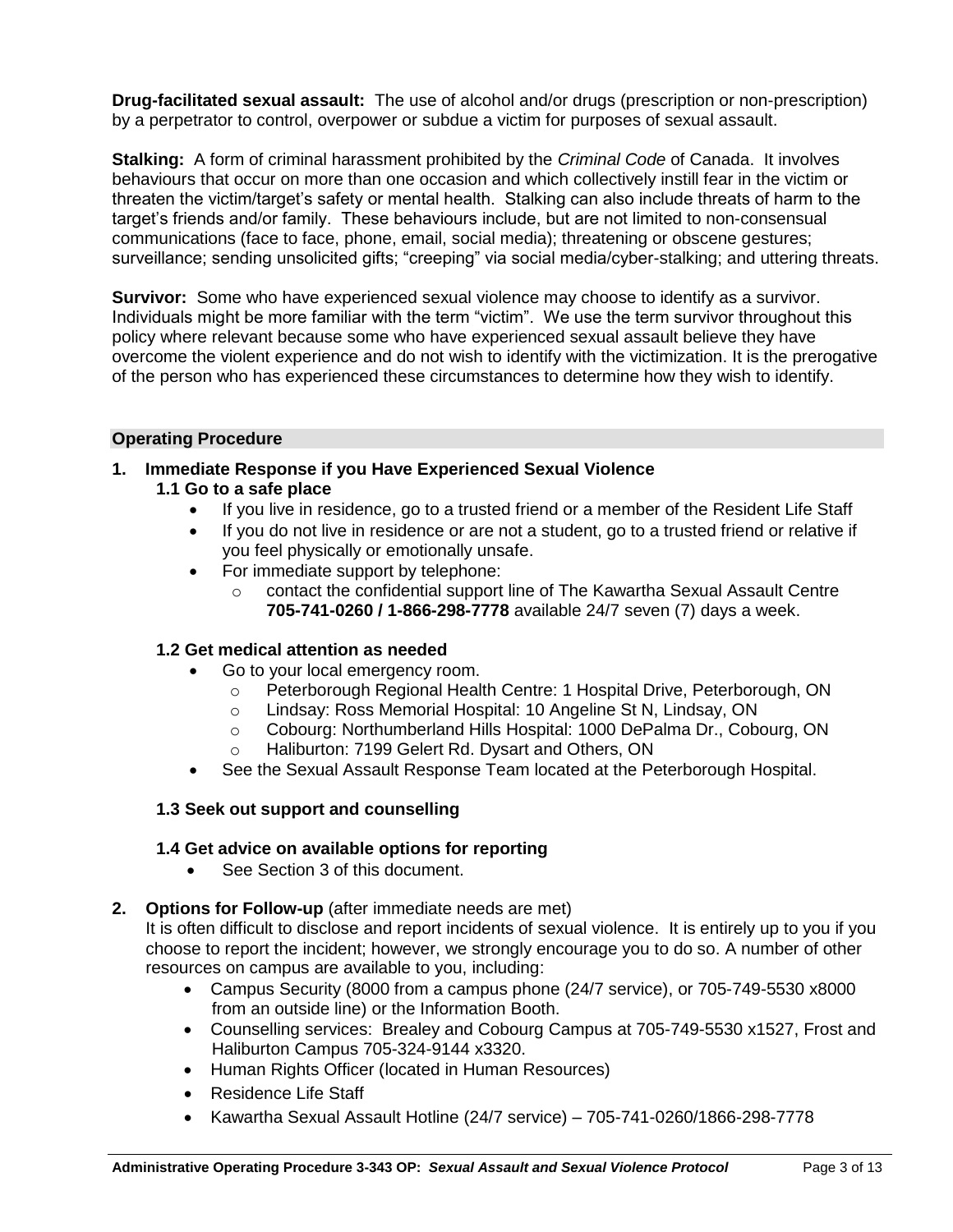Anyone who has experienced sexual violence has the right to:

- be treated with dignity and respect,
- be believed.
- be informed about on- and off-campus services and resources,
- decide whether or not to access available services and to choose those services they feel will be most beneficial,
- decide whether to report to Campus Security and/or local police,
- have an on-campus investigation with the institution's full co-operation,
- meet with the Counselling Services and/or Campus Security to develop a plan of action in order to better equip oneself to deal with a situation that potentially puts your safety at risk (Safety Plan),
- have reasonable and necessary actions taken to prevent further unwanted contact with the alleged perpetrator(s).

## **3. If You Would Like to File a Report**

## **3.1 Informal/Information Report**

Informal reports help the College community have an informed understanding of occurrences and needs within the College community. Reports work to create a safer environment for everyone. If you report an incident of sexual violence to any College staff member, as staff of the College, they are obligated to report any disclosures to the Security Office; however, you can remain anonymous. (Please see Section 5 of this document if you have received a disclosure of sexual violence). **Please note: without a formal report an investigation is unlikely.** If the alleged perpetrator is another member of the College community, you may file a Formal College Report. (See Section 8 of this document on how the College will respond to a Report)

• To file an online report, please use the following link: [https://mycampus.flemingc.on.ca/group/mycampus/reporting-form.](https://mycampus.flemingc.on.ca/group/mycampus/reporting-form)

## **3.2 Formal College Report**

If you would like to make a formal report of having experienced sexual violence, please call Campus Security at 8000 (from a campus phone) 705-749-5530 x8000 (from an outside line), contact a Residence Life Staff or the Human Rights Officer and they will assist you by providing the resources and support you need. You may wish to bring a supportive person with you, this may be a friend or staff person.

• To file an online report please use the following link: [https://mycampus.flemingc.on.ca/group/mycampus/reporting-form.](https://mycampus.flemingc.on.ca/group/mycampus/reporting-form)

## **3.3 Formal Police Report**

Individuals who have experienced sexual violence may also wish to press charges under the *Criminal Code*. Campus Security can also assist you with contacting the local police. You may make both a Formal College Report as well as a Formal Police Report.

## **4. What to do if you have Witnessed Sexual Violence**

If you witness sexual violence, please call Campus Security at 8000 (from a campus phone) 705- 749-5530 x8000 (from an outside line), and we will assist you by providing resources and necessary support. If you want to speak to someone directly, please go to Campus Security.

A number of other resources for follow-up are available to you, including:

- Counselling services: Brealey and Cobourg Campus at 705-749-5530 x1527, Frost and Haliburton Campus 705-324-9144 x3320.
- Human Rights Officer (located in Human Resources)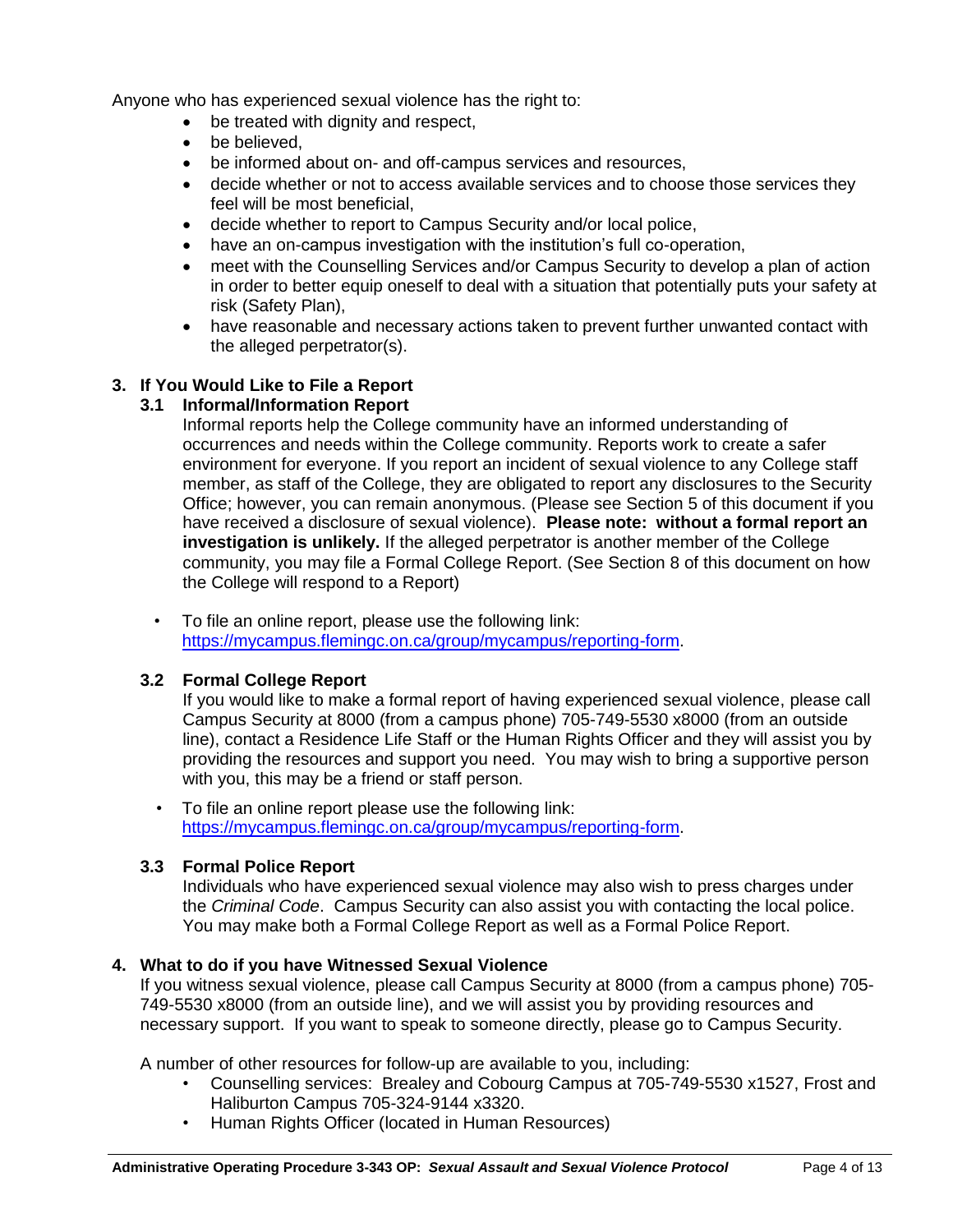- Residence Life Staff
- Kawartha Sexual Assault Hotline 705-741-0260/1-866-298-7778

If a member of faculty or staff of the College becomes aware of an allegation of sexual violence against another member of the College community, the faculty or staff is required to report the alleged incident to their Supervisor, Campus Security or Police immediately. Staff will operate within the limitations outlined in Section 4 "Confidentiality" of the Sexual Assault/Sexual Violence Policy which states that "we will treat individuals who disclose sexual violence with compassion recognizing that they are the final decision-makers about their own best interests."

## **5. What to Do if Someone Discloses Allegations of Sexual Violence**

A person may choose to confide in someone about an act of sexual violence, such as a student, instructor, teaching assistant, coach, or staff from Housing, Health, Counselling or Security. An individual who has experienced sexual violence may also disclose to staff or faculty members when seeking support and/or academic accommodation. A supportive response involves:

- listening without judgement and accepting the disclosure as true;
- communicating that sexual violence is never the responsibility of the survivor;
- helping the individual identify and/or access available on- or off-campus services, including emergency medical care and counselling;
- respecting the individual's right to choose the services they feel are most appropriate and to decide whether to report to the police and/or Campus Security at 8000 (from a campus phone) 705-749-5530 x8000 (from an outside line);
- recognizing that disclosing can be traumatic and an individual's ability to recall the events may be limited;
- respecting the individual's choices as to what and how much they disclose about their experience; and
- making every effort to respect confidentiality and anonymity.

If disclosure is made to faculty or staff by a student seeking support or academic accommodation, the faculty or staff should refer the student to Counselling Services to ensure that the student receives all necessary academic and other accommodations.

As indicated above, if faculty or staff of the College becomes aware of an allegation of sexual violence against another member of the College community, the faculty or staff is required to report the alleged incident to Campus Security immediately.

If you need support in understanding reporting options, please see Section 3 of this document or contact Campus Security at 8000 (from a campus phone), 705-749-5530 x8000 (from an outside line).

## **6. Accommodations**

If disclosure is made to faculty or staff by a student seeking support or academic accommodation, the faculty or staff should refer the student to the Counselling Services to ensure that the student receives all necessary academic and other accommodations. Counselling Services will liaise with appropriate campus partners to identify and support the most appropriate accommodations for the survivor. Accommodations may include, but not be limited to, extended time on assignments, changing classroom or work proximity of the survivor and accused assailant, or implementing scheduling of service access times for the survivor to ensure the offender is not present.

Employees who require accommodation as a result of sexual violence can make an appointment with the Human Rights Officer who will liaise with Human Resources to facilitate the appropriate accommodation.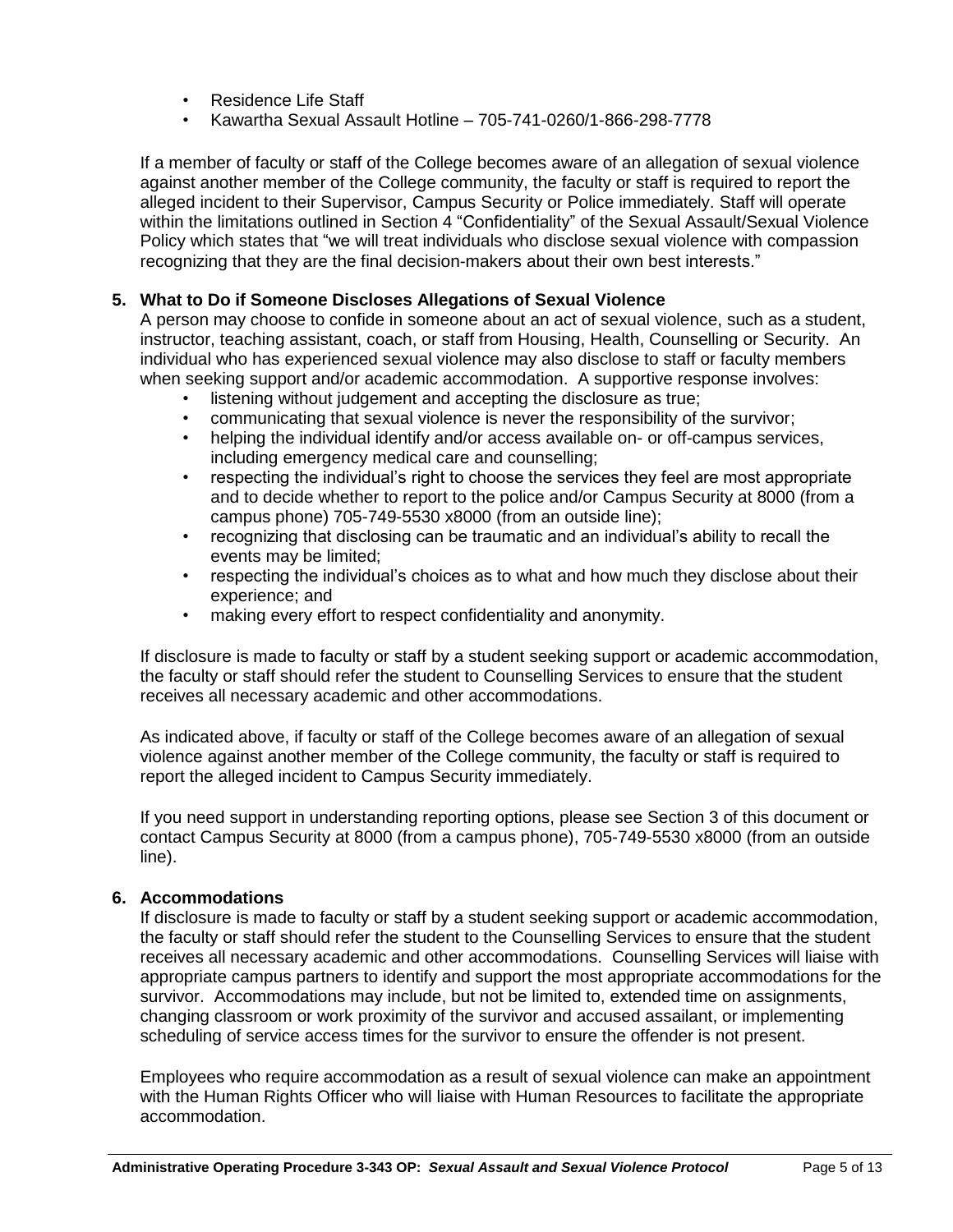## **7. Roles and Responsibilities of the College Community**

While everyone on campus has a role to play in responding to incidents of sexual violence, some campus members will have specific responsibilities which might include:

- On-campus counselling and health supports to provide psychological and emotional support, assist with safety planning and make referrals to other services, including medical services;
- Faculty, staff and administrators to facilitate academic accommodations and other academic needs of those who have experienced sexual violence (See Section 6 in this document, "Accommodations");
- Residence staff to facilitate safe living arrangements to the best of our abilities;
- Human Resources to assist with any incidents relating to employees; and
- Security to assist with investigations and gathering evidence, to implement measures to reduce sexual violence on campus, and to collaborate with local police where appropriate.

Information about these resources is available online at [https://department.flemingcollege.ca/sexual-assault/.](https://department.flemingcollege.ca/sexual-assault/)

## **8. How will the College Respond to a Report of Sexual Violence?**

Where a complaint of sexual violence has been reported to the College, the College will exercise care to protect and respect the rights of both the complainant and the respondent. The College understands that individuals who have experienced sexual violence may wish to control whether and how their experience will be dealt with by the police and/or the College. In most circumstances, the person will retain this control. However, in certain circumstances, the College may be required to initiate an internal investigation and/or inform the police of the need for a criminal investigation, even without the person's consent, if the College believes that the safety of other members of the College community is at risk. The confidentiality and anonymity of the person(s) affected will be prioritized in these circumstances.

A report of sexual violence may also be referred to the police or to other community resources at the complainant's request, where the persons involved are not members of the College community or in circumstances where the College is unable to initiate an internal investigation.

#### **8.1. Where the Respondent is a Student**

Sexual violence is a violation of Student Rights and Responsibilities (College Policy #5-506) and the Violence Prevention policy (College Policy #4-420). It is considered a serious offence and will be addressed in a manner which is consistent with other serious offences. Please see the Student Rights and Responsibilities policy for more details on the disciplinary process.

## **8.2 Where the Respondent is an Employee**

Sexual violence is a violation of the Harassment and Discrimination policy (College Policy #3-311) and the Violence Prevention policy (College Policy #5-506). Allegations against employees will be addressed in accordance with the procedures set out in the Sexual Assault/Sexual Violence Policy, and in any applicable collective agreement, and/or other College policies. If the complaint is sustained following an investigation, the College will decide on the appropriate disciplinary actions consistent with any applicable collective agreement and/or policies regarding discipline.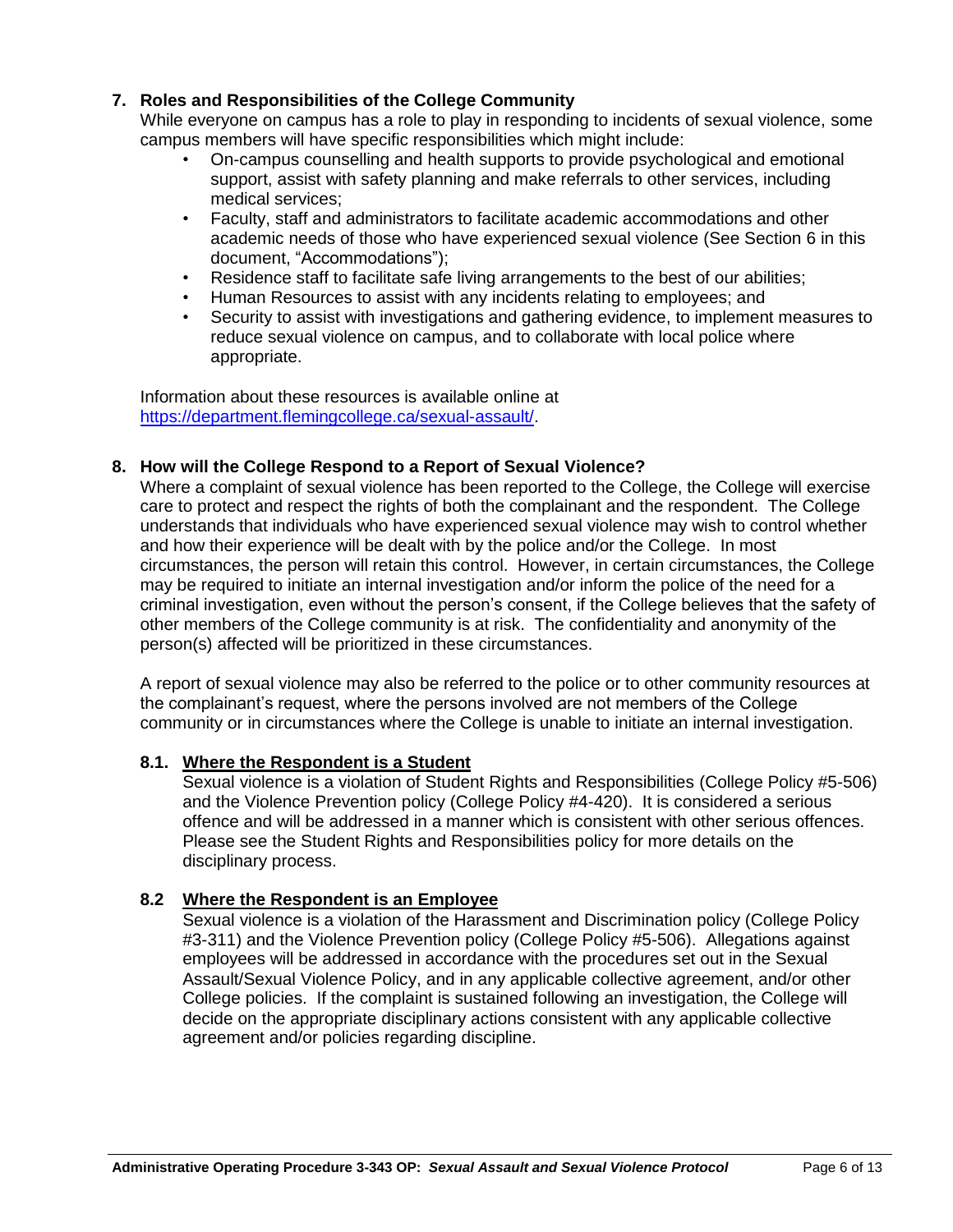## **8.3 Where the Respondent is not a Student or Employee**

Contractors, suppliers, volunteers or visitors who attend on campus will be subject to complaints if they engage in prohibited conduct. Where a complaint against the respondent is substantiated, the College will take appropriate action.

All contractual relationships entered into by the College will be governed by a standard contract compliance clause stating that contractors must comply with the Sexual Assault/Sexual Violence Policy and the Ontario *Human Rights Code*, including co-operating in investigations. Breach of the clause may result in penalties, cancellation, or other sanctions*.* 

## **8.4 Multiple Proceedings**

Where criminal and/or civil proceedings are commenced in respect of the allegations of sexual violence, the College shall conduct its own independent investigation into such allegations, and will make its own determination in accordance with its policies and procedures. Where there is an ongoing criminal investigation, the College will cooperate with the local police.

## **8.5 Communicating with Individuals who have Experienced Sexual Violence**

Sensitive and timely communication with individuals who have experienced sexual violence and their family members (when an individual consents to this communication) is a central part of the College's first response to sexual violence. To facilitate communication the College will:

- Ensure that designated employees in Campus Security, Counselling, Human Resources, Residence, Student Rights and Responsibility, and Diversity who are knowledgeable about sexual violence, are responsible for advocacy on campus on behalf of employees, students or any other member of the College community who have experienced sexual violence;
- Ensure designated employees respond in a prompt, compassionate, and personalized fashion; and
- Ensure that the person who has experienced sexual violence and the respondent are provided with reasonable updates about the status of the College's investigation of the incident when such investigations are undertaken.

## 9. **Other Resources and Supports Available to You**

Information and resources are available online at [https://department.flemingcollege.ca/sexual](https://department.flemingcollege.ca/sexual-assault/)[assault/.](https://department.flemingcollege.ca/sexual-assault/)

## **Related Documents**

- College Policy #3-343, *Sexual Assault and Sexual Violence*
- College Policy #5-506, *Student Rights and Responsibilities*
- College Policy #4-420, *Violence Prevention*
- College Policy #3-311, *Harassment and Discrimination Prevention*
- College Policy #4-412, *Safety*
- College Policy #6-601, *Information Technology and Communication Appropriate Use Policy*
- Academic Collective Agreement
- Support Staff Collective Agreement
- Ontario *Human Rights Code*
- Occupational Health and Safety Act
- Residence Community Standards (In Student Handbook)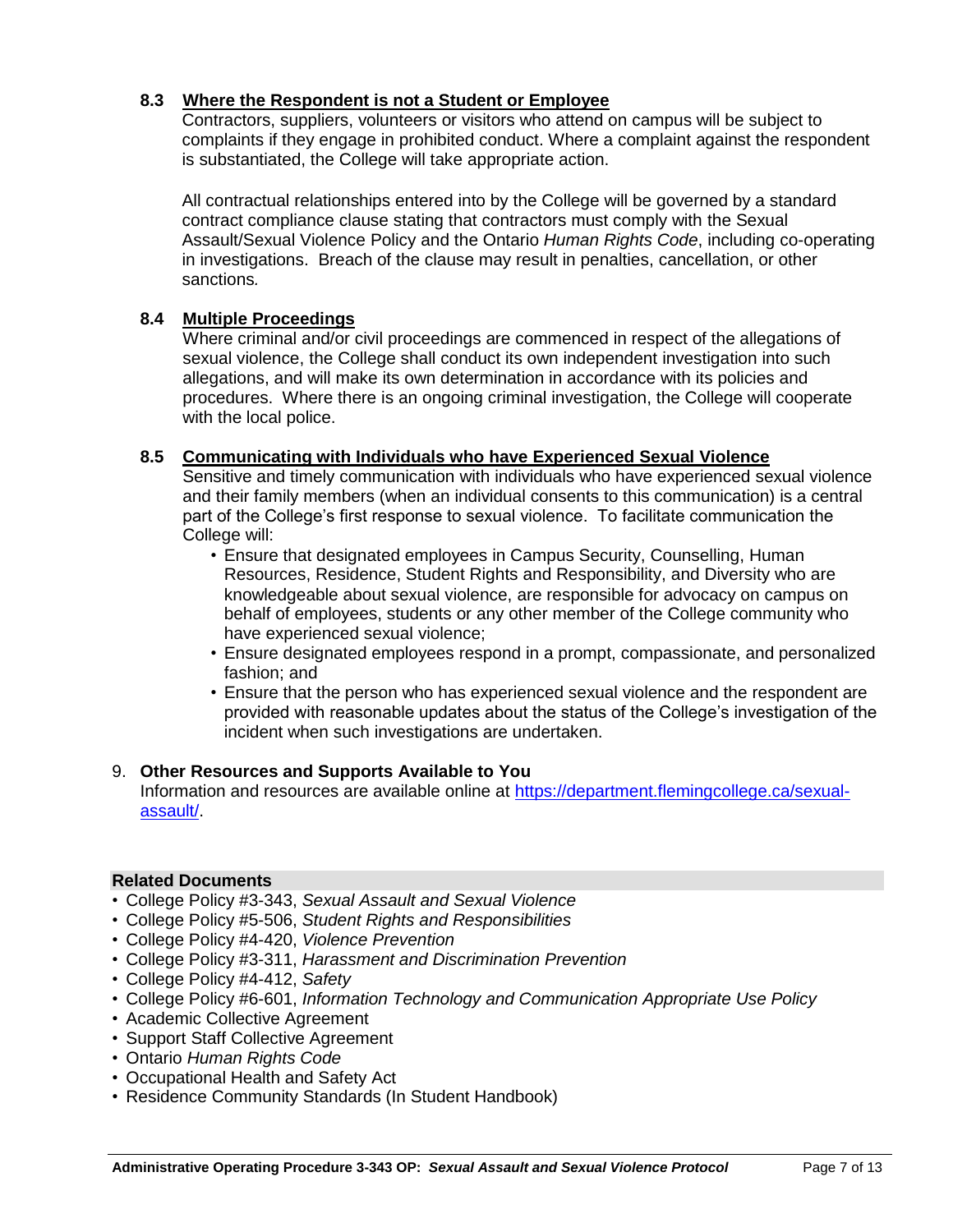## **Appendices**

- Appendix A Use of the Term "Rape" in the Context of Sexual Violence
- Appendix B Sexual Assault Centres (Ontario)

### **Summary of Amendments/Reviews:**

| Section(s) | Date       | <b>Comments</b>                               |
|------------|------------|-----------------------------------------------|
| <b>New</b> | March 2015 | Framework endorsed by Committee of Presidents |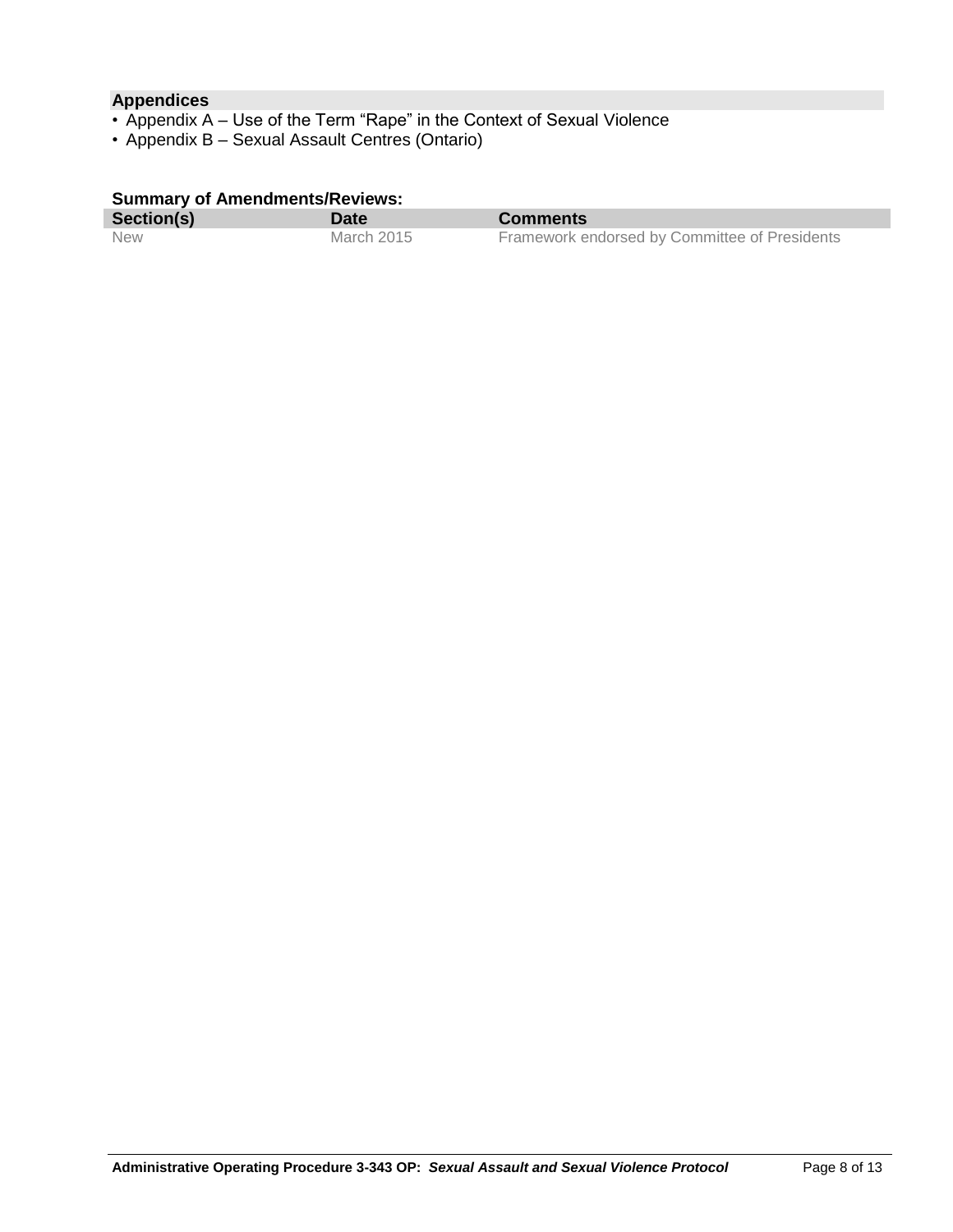# **Appendix A to Operating Procedure 3-343 OP:** *Sexual Assault and Sexual Violence Protocol*

## **Use of the term "Rape" in the Context of Sexual Violence**

This policy refers to the offence of sexual assault to align with the current offence contained in the *Criminal Code*. The word "rape" is no longer used in criminal statutes in Canada. The term was replaced many years ago to acknowledge that sexual violence is not about sex but is about acts of psychological and physical violence. The term "sexual assault" provides a much broader definition and criminalizes unwanted behaviour such as touching and kissing as well as unwanted oral sex and vaginal and anal intercourse. Although the term no longer has a legal meaning in Canada, the term rape is still commonly used.

| <b>Myth</b>                                                                                                                                                  | <b>Fact</b>                                                                                                                                                                                                                                                                                                                                                                                                                                                                                             |
|--------------------------------------------------------------------------------------------------------------------------------------------------------------|---------------------------------------------------------------------------------------------------------------------------------------------------------------------------------------------------------------------------------------------------------------------------------------------------------------------------------------------------------------------------------------------------------------------------------------------------------------------------------------------------------|
| It wasn't rape, so it wasn't sexual violence.                                                                                                                | Sexual assault and sexual violence encompasses a broad<br>range of unwanted sexual activity. Any unwanted sexual<br>contact is considered to be sexual violence. A survivor<br>can be severely affected by all forms of sexual violence,<br>including unwanted fondling, rubbing, kissing, or other<br>sexual acts. Many forms of sexual violence involve no<br>physical contact, such as stalking or distributing intimate<br>visual recordings. All of these acts are serious and can be<br>damaging. |
| Sexual assault can't happen to me or anyone I know.                                                                                                          | Sexual assault can and does happen to anyone. People of<br>all socioeconomic and ethnic backgrounds are victims of<br>sexual assault, but the vast majority of sexual assaults<br>happen to women and girls. Young women, Aboriginal<br>women and women with disabilities are at greater risk of<br>experiencing sexual assault.                                                                                                                                                                        |
| Sexual assault is most often committed by strangers.                                                                                                         | Someone known to the victim, including acquaintances,<br>dating partners, and common-law or married partners,<br>commit approximately 75 per cent of sexual assaults.                                                                                                                                                                                                                                                                                                                                   |
| Sexual assault is most likely to happen outside in<br>dark, dangerous places.                                                                                | The majority of sexual assaults happen in private spaces<br>like a residence or private home.                                                                                                                                                                                                                                                                                                                                                                                                           |
| If an individual doesn't report to the police, it wasn't<br>sexual assault.                                                                                  | Just because a victim doesn't report the assault doesn't<br>mean it didn't happen. Fewer than one in ten victims<br>report the crime to the police.                                                                                                                                                                                                                                                                                                                                                     |
| It's not a big deal to have sex with someone while they<br>are drunk, stoned or passed out.                                                                  | If a person is unconscious or incapable of consenting due<br>to the use of alcohol or drugs, they cannot legally give<br>consent. Without consent, it is sexual assault.                                                                                                                                                                                                                                                                                                                                |
| If the person chose to drink or use drugs, then it isn't<br>considered sexual assault.                                                                       | This is a prominent misconception about sexual assault.<br>No one can consent while drunk or incapacitated.                                                                                                                                                                                                                                                                                                                                                                                             |
| If the victim didn't scream or fight back, it probably<br>wasn't sexual assault.<br>If the victim does not fight back, the sexual assault is<br>their fault. | When an individual is sexually assaulted they may<br>become paralyzed with fear and be unable to fight back.<br>The person may be fearful that if they struggle, the<br>perpetrator will become more violent.                                                                                                                                                                                                                                                                                           |
| If you didn't say no, it must be your fault.<br>If a woman isn't crying or visibly upset, it probably                                                        | People who commit sexual assault/abuse are trying to<br>gain power and control over their victim. They want to<br>make it extremely difficult, if not impossible, for their victim<br>to say no. A person does not need to actually say the<br>word "no" to make it clear that they did not want to<br>participate. The focus in consent is on hearing a "yes".<br>Every woman responds to the trauma of sexual assault                                                                                 |
| wasn't a serious sexual assault.                                                                                                                             | differently. She may cry or she may be calm. She may be                                                                                                                                                                                                                                                                                                                                                                                                                                                 |

## **DISPELLING THE MYTHS AND MISCONCEPTIONS ABOUT SEXUAL ASSAULT**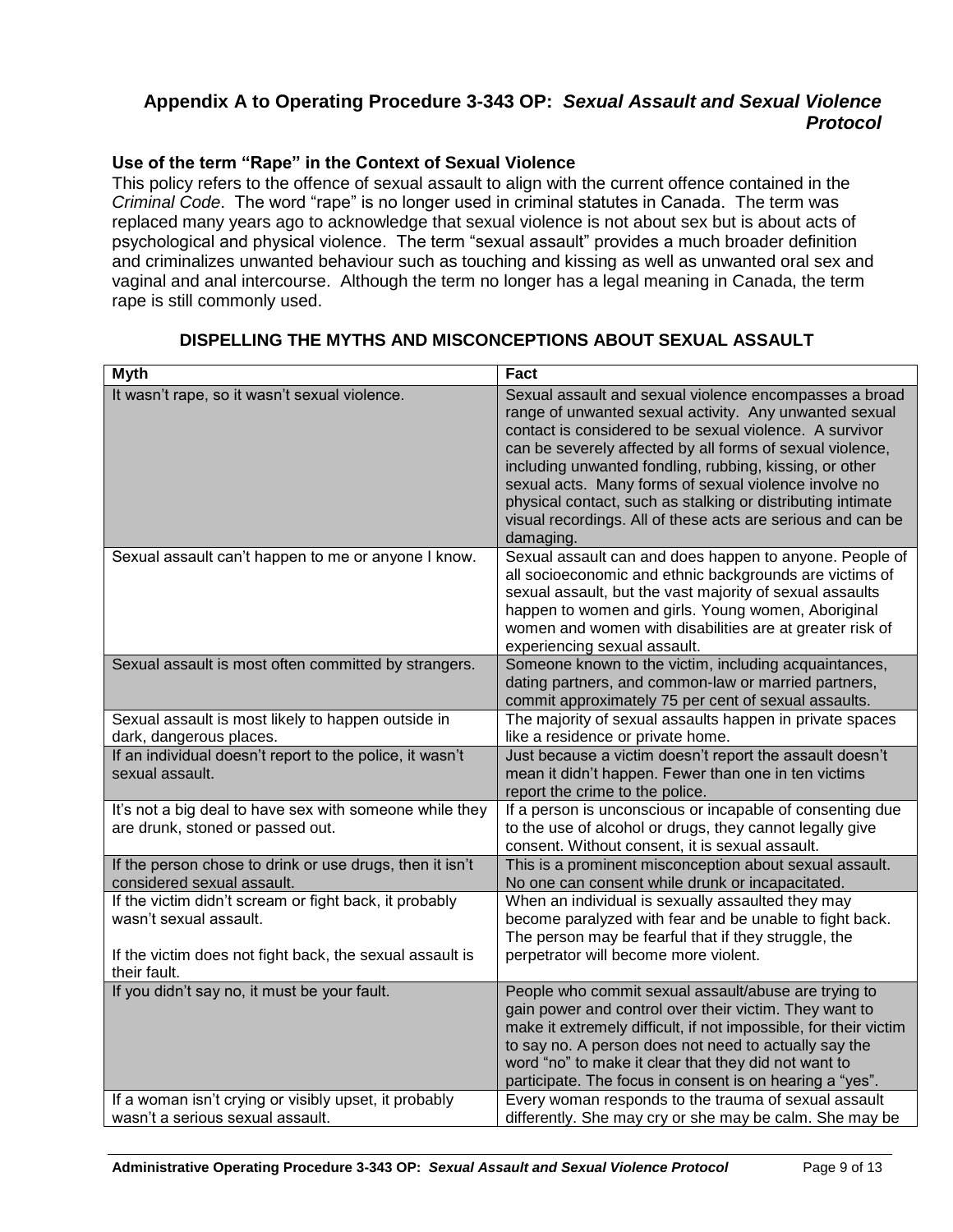| <b>Myth</b>                                                                                                                        | <b>Fact</b>                                                                                                                                                                                                                                                                                                                                                                                                                                            |
|------------------------------------------------------------------------------------------------------------------------------------|--------------------------------------------------------------------------------------------------------------------------------------------------------------------------------------------------------------------------------------------------------------------------------------------------------------------------------------------------------------------------------------------------------------------------------------------------------|
|                                                                                                                                    | silent or very angry. Her behaviour is not an indicator of<br>her experience. It is important not to judge a woman by<br>how she responds to the assault.                                                                                                                                                                                                                                                                                              |
| If someone does not have obvious physical injuries,<br>like cuts or bruises, they probably were not sexually<br>assaulted.         | Lack of physical injury does not mean that a person wasn't<br>sexually assaulted. An offender may use threats,<br>weapons, or other coercive actions that do not leave<br>physical marks. The person may have been unconscious<br>or been otherwise incapacitated.                                                                                                                                                                                     |
| If it really happened, the victim would be able to easily<br>recount all the facts in the proper order.                            | Shock, fear, embarrassment and distress can all impair<br>memory. Many survivors attempt to minimize or forget the<br>details of the assault as a way of coping with trauma.<br>Memory loss is common when alcohol and/or drugs are<br>involved.                                                                                                                                                                                                       |
| Individuals lie and make up stories about being<br>sexually assaulted; and most reports of sexual assault<br>turn out to be false. | According to Statistics Canada, fewer than one in 10<br>sexual assault victims report the crime to the police.<br>Approximately 2% of sexual assault reports are false.<br>The number of false reports for sexual assault is very low.<br>Sexual assault carries such a stigma that many people<br>prefer not to report.                                                                                                                               |
| Persons with disabilities don't get sexually assaulted.                                                                            | Individuals with disabilities are at a high risk of<br>experiencing sexual violence or assault. Those who live<br>with activity limitations are over two times more likely to be<br>victims of sexual assault than those who are able-bodied.                                                                                                                                                                                                          |
| A spouse or significant other cannot sexually assault<br>their partner.                                                            | Sexual assault can occur in a married or other intimate<br>partner relationship. The truth is, sexual assault occurs<br>ANY TIME there is not consent for sexual activity of any<br>kind. Being in a relationship does not exclude the<br>possibility of, or justify, sexual assault. A person has the<br>right to say "no" at ANY point.                                                                                                              |
| People who are sexually assaulted "ask for it" by their<br>provocative behaviour or dress.                                         | This statement couldn't be more hurtful or wrong. Nobody<br>deserves to be sexually assaulted. Someone has<br>deliberately chosen to be violent toward someone else; to<br>not get consent. Nobody asks to be assaulted. Ever. No<br>mode of dress, no amount of alcohol or drugs ingested, no<br>matter what the relationship is between the survivor and<br>the perpetrator or what the survivor's occupation is, sexual<br>assault is always wrong. |
| Sexual assault only happens to women                                                                                               | Not true. The majority of sexual assaults are committed<br>against women by men, but people of all genders, from all<br>backgrounds have been/can be assaulted.                                                                                                                                                                                                                                                                                        |
| Sexual abuse of males is rare.                                                                                                     | According to Statistics Canada, six per cent of males 15 or<br>over reported that they had experienced sexual<br>victimization. Sexual assault/abuse occurs in every<br>economic, ethic, age and social group.                                                                                                                                                                                                                                         |
| If you got aroused or got an erection or ejaculated you<br>must have enjoyed it.                                                   | It is normal for your body to react to physical stimulation.<br>Just because you became physically aroused does not<br>mean that you liked it, or wanted it or consented in any<br>way. If you experienced some physical pleasure, this does<br>not take away the fact that sexual abuse happened or the<br>effects or feelings of abuse.                                                                                                              |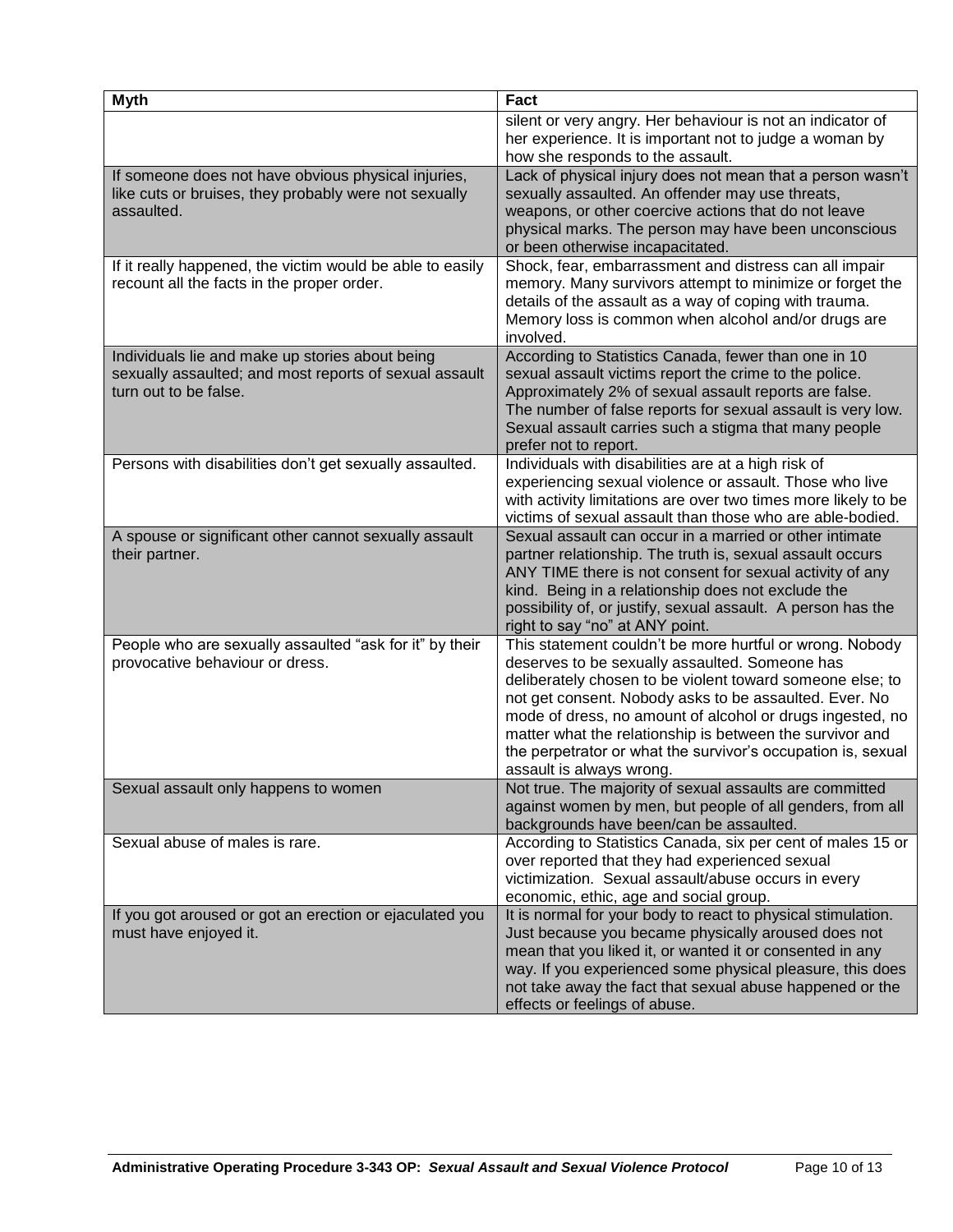# **Appendix B to Operating Procedure 3-343 OP:** *Sexual Assault and Sexual Violence Protocol*

| <b>Region in Ontario</b>                 | <b>Sexual Assault Centre</b>                                                        | 24-hr Crisis Line                             | <b>Office Phone</b>       |
|------------------------------------------|-------------------------------------------------------------------------------------|-----------------------------------------------|---------------------------|
| Algoma (Sault Ste.<br>Marie)             | Women In Crisis Algoma                                                              | 1-877-759-1230                                | 705-759-1230              |
| <b>Belleville-Quinte</b>                 | <b>Sexual Assault Centre for Quinte &amp;</b><br><b>District</b>                    | 1-877-544-6424                                | 613-967-6300              |
| <b>Brant</b>                             | <b>Sexual Assault Centre of Brant</b>                                               | 519-751-3471                                  | 519-751-1164              |
| <b>Bruce County</b>                      | Women's House Serving Bruce and<br><b>Grey: Sexual Assault Services</b>             | 1-866-578-5566                                | 519-372-1113              |
| <b>Chatham-Kent</b>                      | <b>Chatham-Kent Sexual Assault Crisis</b><br>Centre                                 | 519-354-8688                                  | 519-354-8908              |
| <b>Cornwall</b>                          | <b>Sexual Assault Support Services for</b><br><b>Women, Cornwall</b>                | English: 613-932-1603<br>French: 613-932-1705 | 613-932-1755              |
| East Algoma (Elliot<br>Lake)             | <b>Counselling Centre of East Algoma</b>                                            | 1-800-721-0077                                | 705-848-2585              |
| Guelph-Wellington                        | <b>Guelph-Wellington Women in Crisis</b>                                            | 519-836-5710<br>1-800-265-7233                | 519-836-1110              |
| <b>Halton (Oakville)</b>                 | Sexual Assault & Violence Intervention<br><b>Services of Halton</b>                 | 905-875-1555                                  | 906-825-3622              |
| <b>Hamilton</b>                          | Sexual Assault Centre Hamilton & Area<br>(SACHA)                                    | 905-525-4162                                  | 905-525-4573              |
| <b>Kawartha</b><br>(Peterborough & Area) | <b>Kawartha Sexual Assault Centre</b>                                               | 705-741-0260                                  | 705-748-5901              |
| Kenora                                   | <b>Kenora Sexual Assault Centre</b>                                                 | 807-468-7233<br>1-800-565-6161                | 807-468-7958              |
| Kingston                                 | <b>Sexual Assault Centre Kingston</b>                                               | 613-544-6424<br>1-877-544-6424                | 613-545-0762              |
| Waterloo                                 | <b>Sexual Assault Support Centre of</b><br><b>Waterloo Region</b>                   | 519-741-8633                                  | 519-571-0121              |
| London-Middlesex                         | <b>Sexual Assault Centre London</b>                                                 | 519-438-2272<br>1-877-529-2272                | 519-439-0844              |
| <b>Muskoka</b>                           | Athena's Sexual Assault Counselling &<br><b>Advocacy Centre</b>                     | 705-737-2008<br>1-800-987-0799                | 705-737-2884              |
| Niagara                                  | Niagara Region Sexual Assault Centre                                                | 905-682-4584                                  | 905-682-7258              |
| <b>Nipissing</b>                         | Amelia Rising Sexual Assault Centre of<br><b>Nipissing</b>                          | 705-476-3355                                  | 705-840-2403              |
| Oshawa-Durham                            | <b>Oshawa-Durham Rape Crisis Centre</b>                                             | 905-668-9200                                  | 905-444-9672              |
| <b>Ottawa SASC</b>                       | <b>Sexual Assault Support Centre of Ottawa</b>                                      | 613-234-2266                                  | 613-725-2160              |
| <b>Ottawa RCC</b>                        | <b>Ottawa Rape Crisis Centre</b>                                                    | 613-562-2333                                  | 613-562-2334              |
| Peel                                     | Hope 24/7: Sexual Assault Centre of<br>Peel                                         | 1-800-810-0180                                | 905-792-0821              |
| <b>Renfrew</b>                           | <b>Women's Sexual Assault Centre of</b><br><b>Renfrew County</b>                    | 1-800-663-3060                                | 613-735-5551              |
| Sarnia-Lambton                           | <b>Sexual Assault Survivors' Centre Sarnia-</b><br>Lambton                          | 519-337-3320                                  | 519-337-3154              |
| <b>Sudbury</b>                           | <b>Voices for Women Sudbury</b>                                                     |                                               | 705-523-7100<br>ext. 2647 |
| <b>Thunder Bay</b>                       | Thunder Bay Sexual Abuse & Sexual<br><b>Assault Counselling &amp; Crisis Centre</b> | 807-344-4502                                  | 807-345-0894              |
| <b>Timmins</b>                           | Timmins and Area Women in Crisis                                                    | 1-877-268-8380                                | 705-268-8381              |

## **Sexual Assault Centres (Ontario)**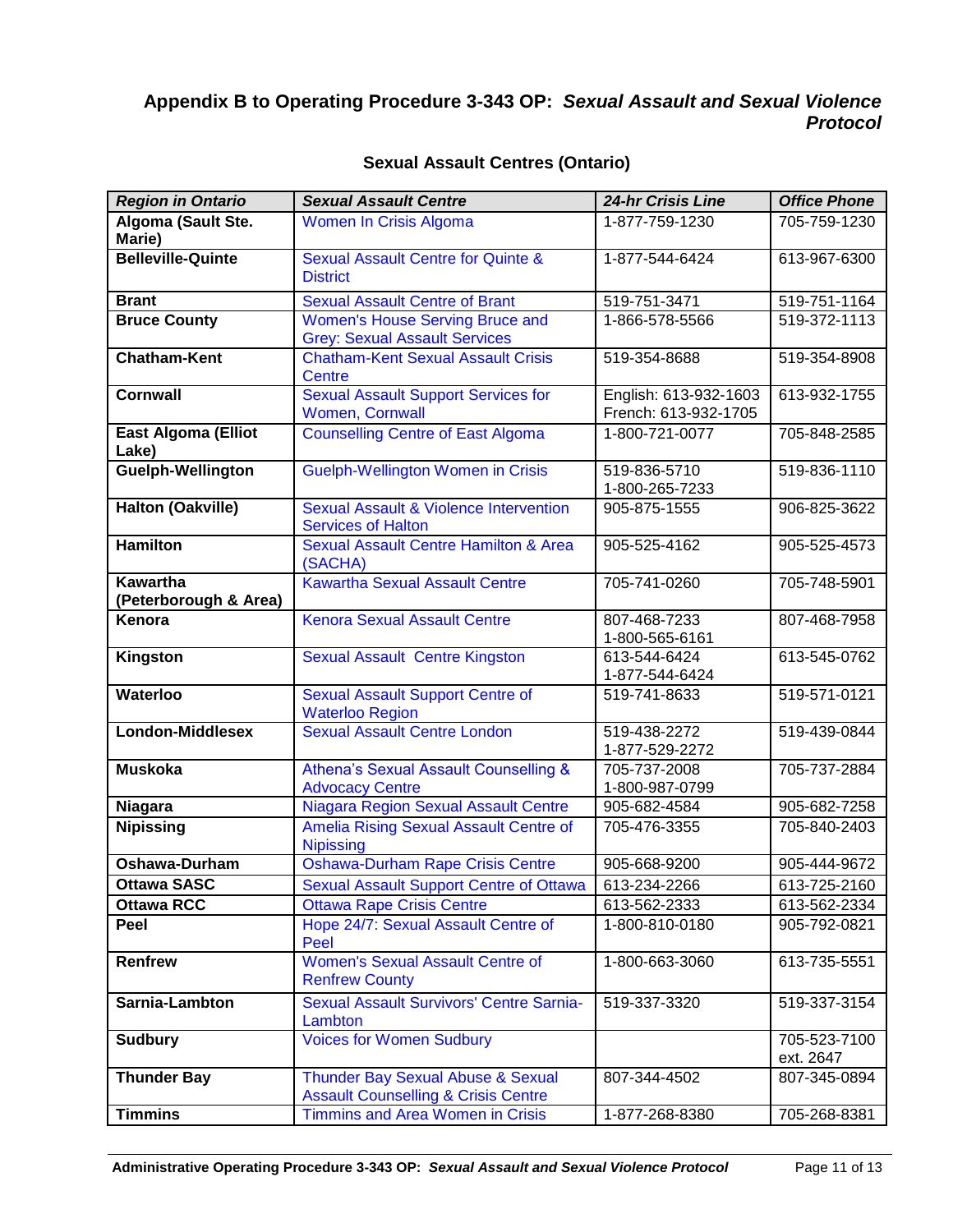| <b>Region in Ontario</b> | <b>Sexual Assault Centre</b>                 | <b>24-hr Crisis Line</b> | <b>Office Phone</b> |
|--------------------------|----------------------------------------------|--------------------------|---------------------|
| <b>Toronto</b>           | <b>Multicultural Women Against</b>           | (416) 597-8808           | 416-597-1171        |
|                          | <b>Rape/Toronto Rape Crisis Centre</b>       |                          |                     |
| Windsor-Essex            | <b>Sexual Assault Crisis Centre of Essex</b> | 519-253-9667             | 519-253-3100        |
|                          | County                                       |                          |                     |
| York                     | Women's Support Network of York              | 1-800-263-6734           | 905-895-3646        |
|                          | Region                                       | 905-895-7313             |                     |

#### **Pour le support francophone aux femmes victimes d'agression sexuelle: CALACS (Francophone Sexual Assault Centres) in Ontario**

Centre Passerelle pour femmes: CALACS du Nord de l'Ontario [www.centrepasserelle.ca](https://www.centrepasserelle.ca/) C.P. 849 Timmins (Ontario) P4N 7G7 705 360-5657

Centre francophone d'aide et de lutte contre les agressions à caractère sexuel d'Ottawa [www.calacs.ca](https://www.calacs.ca/) 40, rue Cobourg

Ottawa (Ontario) K1N 8Z6 613 789-8096 calacs@calacs.ca

Centre Novas : Centre francophone d'aide et de lutte contre les agressions à caractère sexuel de Prescott-Russell

[www.centrenovas.ca](https://www.centrenovas.ca/)

C.P. 410 Casselman (ON) K0A 1M0 613 764-5700 1 866 772-9922 poste 221 administration@centrenovas.ca

Carrefour des femmes du Sud-Ouest de l'Ontario: CALACS de la région du Sud-Ouest [www.carrefourfemmes.on.ca](https://www.carrefourfemmes.on.ca/)

Casier Postal 774, London (ON) N6A 4Y8519 858-0954 1 888 858-0954 bienvenue@carrefourfemmes.on.ca

Centre Victoria pour femmes [www.centrevictoria.ca](https://www.centrevictoria.ca/) C.P. 308 Sudbury (ON) P3E 4P2 705 670-2517 info@centrevictoria.ca

Centr'Elles, centre des Femmes Francophones du Nord-Ouest de l'Ontario [www.centrelles.com](https://www.centrelles.com/) P.O. Box 26058 Thunder Bay (Ontario) P7B 0B2 807 684-1955 1 888 415-4156 admin@centrelles.com